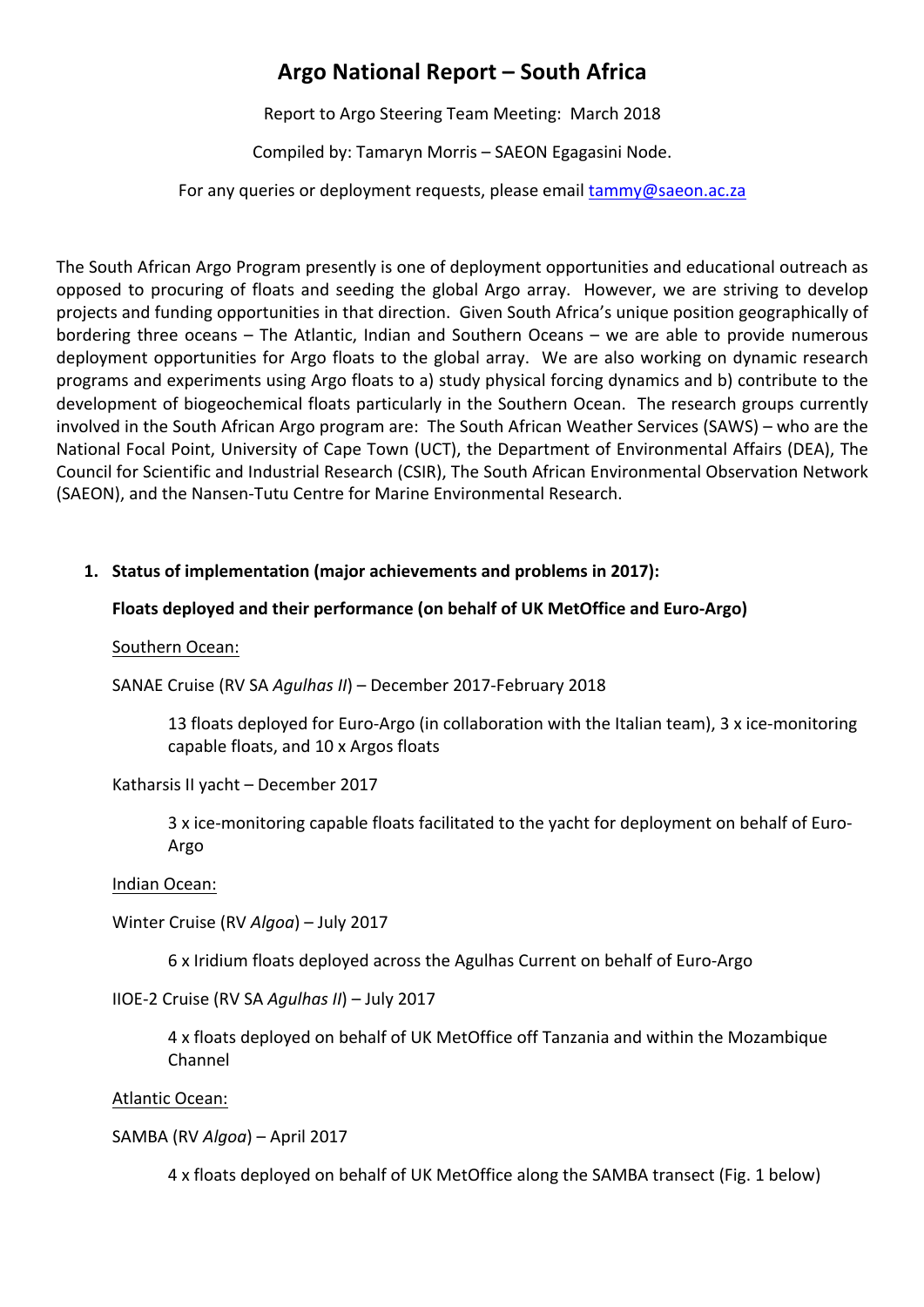SEAmester along the SAMBA transect (RV *Algoa*) – July 2017

4 x floats deployed on behalf of UK MetOffice along the SAMBA transect (Fig. 1 below), in addition to 2 x floats on behalf of Euro-Argo

Gough Island supply cruise (RV SA *Agulhas II*) - September 2017

4 x floats deployed on behalf of Euro-Argo along the Gough Island supply cruise transect

## **Technical issues encountered and solved:**

None at this stage.

Status of contributions to Argo data management (including status of conversion to V3 file **formats, pressure corrections, etc)** 

None

**Status of delayed mode quality control processes:** 

Not applicable

**2.** Present level of (and future prospects for) national funding for Argo including summary of human **resources devoted to Argo:**

Dedicated Argo funding to procure new floats to seed the global array is currently being investigated through the South African Environmental Observation Network (SAEON). Individuals from organisations (listed above) work on different projects involving Argo floats and have come together under the auspices of the South African Argo program to share knowledge, resources, cruise time where applicable and information regarding Argo. We are working towards taking this forward now.

We have one Argo representative for the South African Marine Science community who is also looking to drive the Argo float procurements and data management plans in future endevours.

**3.** Summary of deployment plans (level of commitment, areas of float deployment, low or high resolution profiles, extra sensors, Deep Argo) and other commitments to Argo (data management) for the upcoming year and beyond where possible:

Southern Ocean:

Marion Island Cruise (RV SA *Agulhas II*) – April/May 2018.

This cruise follows the CrossRoads Transect on Figure 1.

*available for Argo float deployments*

Gough Island Cruise (RV SA *Agulhas II*) – September 2018.

This cruise follows the SAMBA Transect on Figure 1.

*available for Argo float deployments*

SANAE Cruise (RV SA *Agulhas II*) – December 2018 / January 2019.

This cruise follows the GoodHope Transect on Figure 1.

*available for Argo float deployments*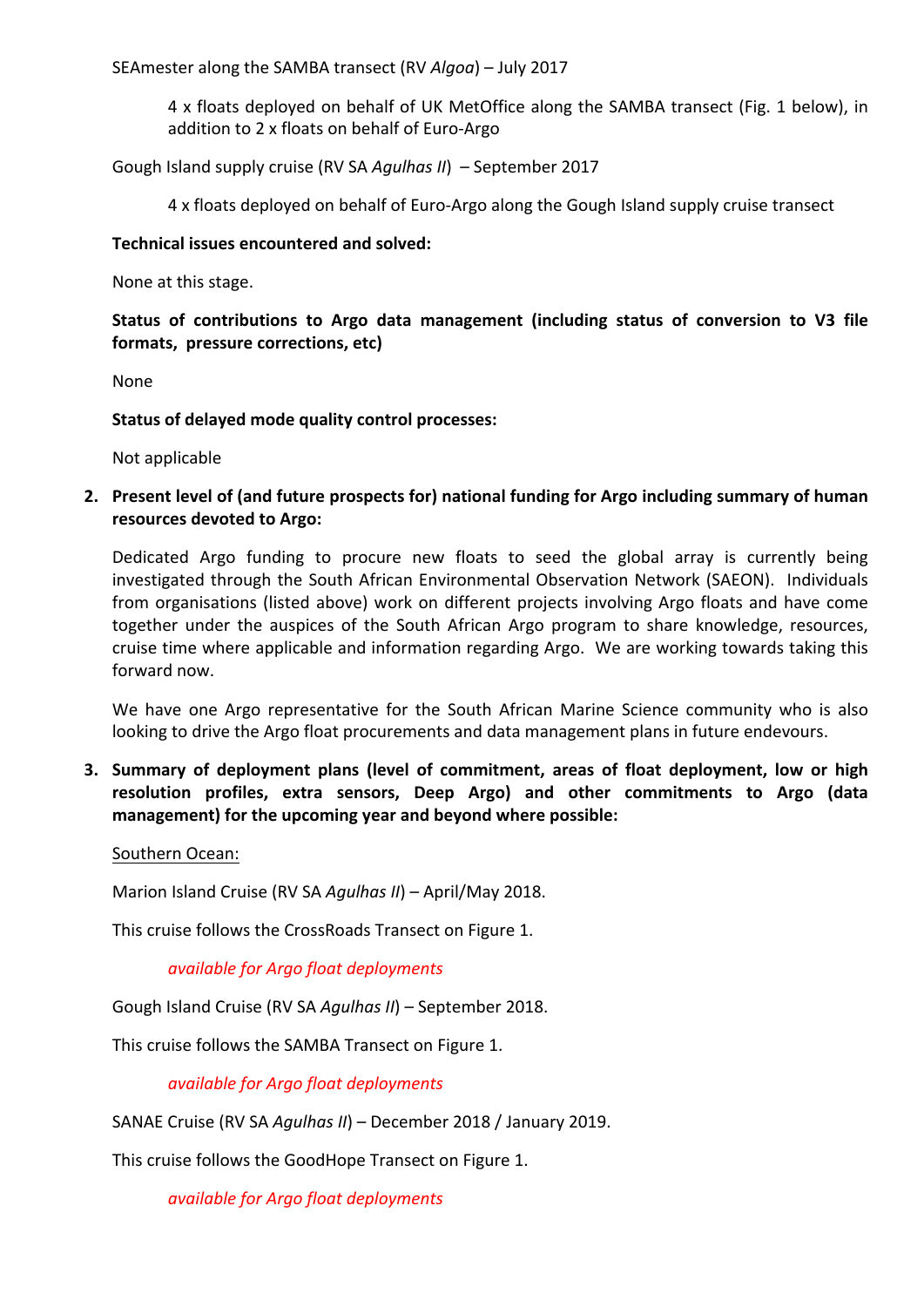#### Indian Ocean:

Agulhas System Climate Array (ASCA) mooring maintenance cruise - April 2018.

Refer to Figure 1 for positions.

9 x SOLO II floats will be deployed on behalf of US Argo team in to the Agulhas Current.

SEAmester Training Cruise (SA Agulhas II) - July 2018.

The cruise will undertake CTD stations along the ASCA transect. Refer to Figure 1 for positions.

*available for Argo float deployments*

International Indian Ocean Expedition (IIOE-2) Expeditions

Cruises are being developed for both the eastern and western Indian Ocean and these can be communicated for interested countries wanting to deploy Argo floats into the Indian Ocean. 2 APEX floats from the UK Met Office are available for a cruise in to the Mozambique Channel, most likely to take place in June / July 2018, however additional deployment opportunities are available.

#### Atlantic Ocean:

SAMBA Mooring Array (RV *Algoa*) – September / October 2018.

Refer to Figure 1 for positions.



### *available for Argo float deployments*

Figure 1: Large mooring array and CrossRoads transects around South Africa where floats could be deployed if available (Morris et al 2017).